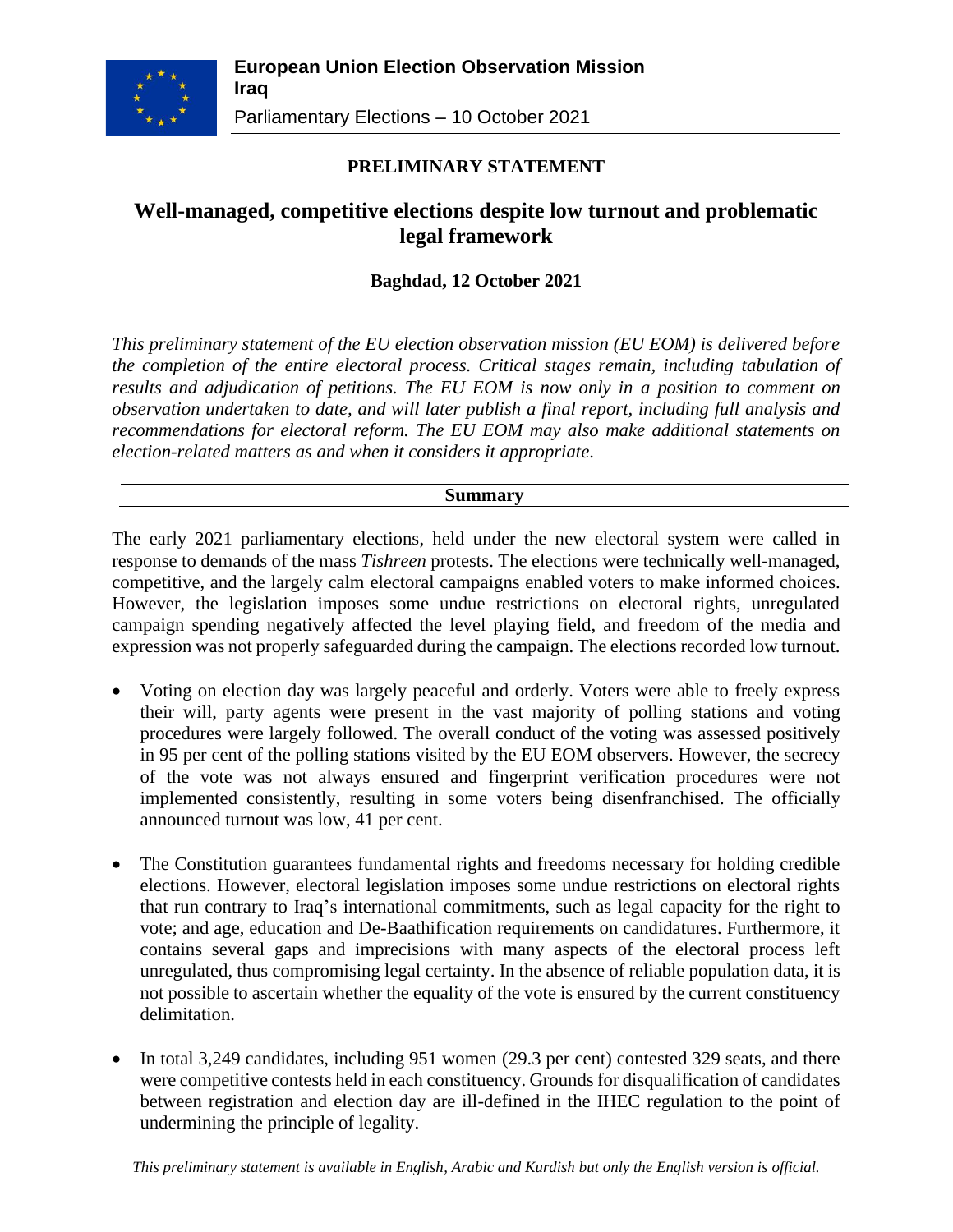- Campaigning mainly promoted the candidates and political blocs that dominated the previous elections, while most parties affiliated with the *Tishreen* protest movement parties boycotted the elections. Fundamental freedoms of expression, assembly, association and movement were generally respected during the campaign, enabling voters to make informed choices. Violent election-related incidents during the campaign period were rare. However, according to many interlocutors, the potential of party-affiliated non-state armed actors to intimidate both the electorate and candidates may have had effect on voters' choice and turnout.
- The amount a political party or candidate can spend on campaigning is not regulated, which has had a negative effect on the level playing field for contestants and the competitiveness of the elections. Interlocutors reported that despite explicit prohibition, many holders of public office used public funds for campaigning.
- Technical electoral preparations were conducted efficiently. The overall performance of the IHEC at national and governorate level was assessed positively, with timely implementation of operational plans. Commendably, an independent audit company assessed the integrity of the electronic counting and results management IT system. However, the results of the audit were not published and stakeholders' trust in the whole IT system remains low.
- Stakeholders' perception of the IHEC independence varied noticeably. Transparency in the work of the IHEC was limited, despite some recent improvements. Important information, in Arabic only, was available on the IHEC website, however, the systematic publication of the full text of the IHEC decisions, regulations, and instructions in both Arabic and Kurdish language was lacking. Furthermore, public outreach, and especially engagement with stakeholders was found inadequate and nearly all stakeholders pointed to the lack of a robust voter education programme.
- The final voter register contained 25.2 million eligible voters, with 17.2 million Iraqis biometrically registered. In addition, some 5 million voters could vote using the old nonbiometric, electronic voter cards. Since not all biometric voter cards issued were distributed before election day, only some 20 million voters were in possession of a valid voter card required for voting. In the absence of reliable population data, it is not possible to assess the accuracy of the voter registration data.
- The public media decided not to provide any coverage of candidates and political parties in the news programmes, covering the campaign instead in specific election programmes. This restricted citizen's right to have access to a pluralistic campaign coverage. The campaign on the main private television channels was generally perceived as lively but partisan. Freedom of the media was not properly safeguarded during the campaign, following some death threats to journalists and temporary closures of some television channels. In the Kurdistan Region of Iraq, the case of three journalists recently sentenced to 6-year prison terms negatively impacted the campaign.
- Freedom of expression online is curtailed by numerous clauses of the Penal Code and vague criminal provisions, such as the ones included in the Kurdistan Region's Law to Prevent Misuse of Communications Equipment. Interlocutors across the board reported rampant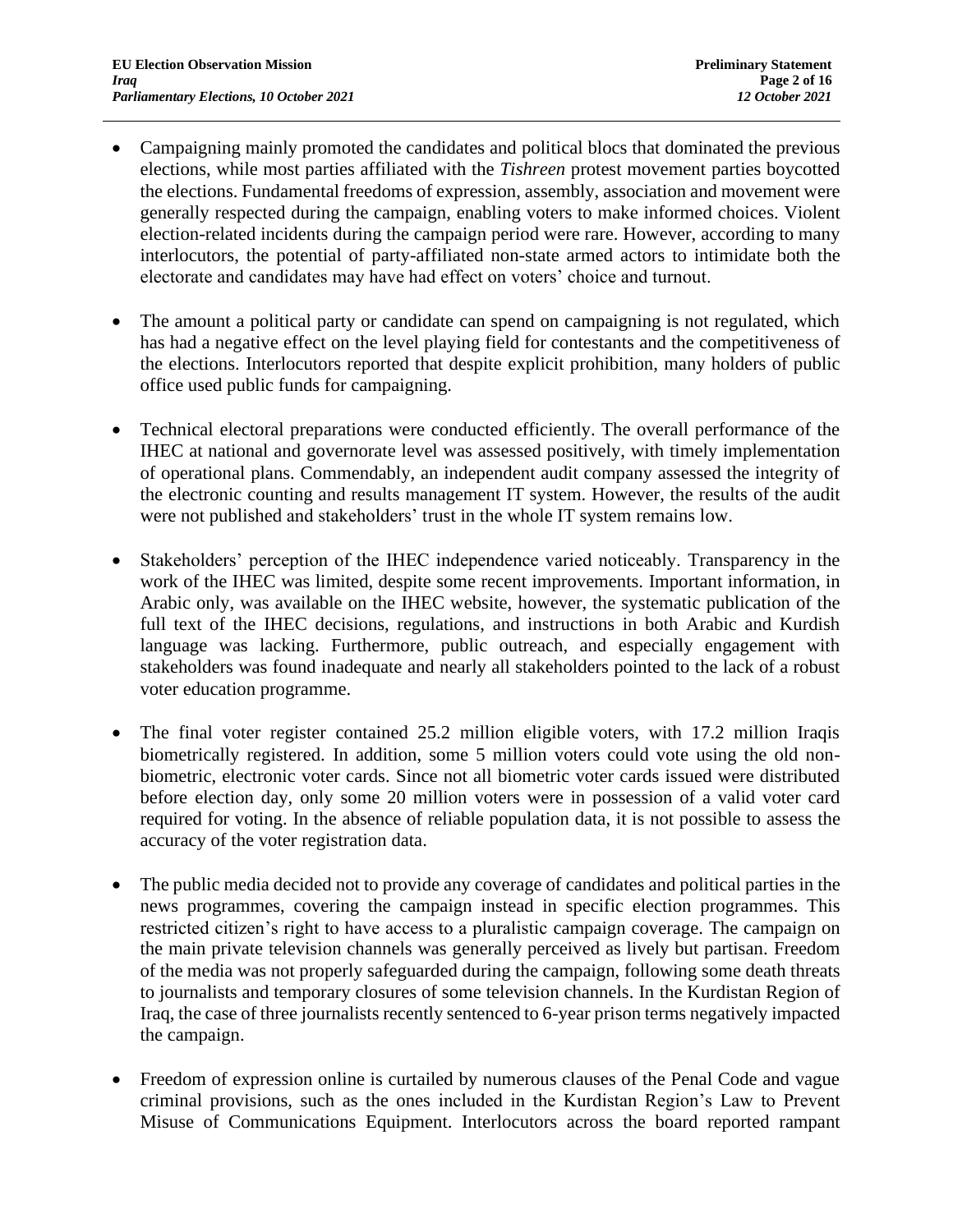disinformation and manipulative interferences online that disrupt the integrity of the online space. Third parties campaigned on social media, including with paid political ads. Repeated threats, insults, and attacks online hindered the inclusiveness of the political debate. Women candidates appear to have been targeted by online smear campaigns.

- The implementation of the constitutional requirement for at least 25 per cent women representation in the Council of Representatives is hampered by the inherent difficulties of quotas within a predominantly majoritarian system, as well as by the lack of clarity in the relevant legal provisions. Moreover, relevant provisions have been interpreted to implementation of the quota as a maximum rather than as a minimum.
- The electoral legislation is silent on ways to ensure the exercise of political rights by persons with disabilities (PwD), thereby falling short of international commitments. The IHEC failed to demonstrate a proactive approach by following up on proposals that would enable PwD to cast their ballot in a way that would respect the secrecy of their vote.
- The Election Law guarantees nine reserved seats for some national minorities, but its implementation fails to fully achieve their meaningful political representation. Internally Displaced Persons numbers decreased considerably, but their participation remained a challenge, as only a minority of them was registered in camps and could therefore benefit from the special voting provisions.

*The European Union Election Observation Mission (EU EOM) has been present in Iraq since 28 August following an invitation from the Independent High Electoral Commission. The Mission is led by Chief Observer, Viola von Cramon, Member of the European Parliament (MEP) from Germany. In total, the EU EOM deployed 101 observers from 22 EU Member States, Canada and Norway across the country to assess the whole electoral process against international obligations and commitments for democratic elections as well as the laws of Iraq. A delegation of the European Parliament, headed by Domenec Ruiz Devesa, MEP, also joined the mission and fully endorses this Statement. On election day, observers visited 268 polling stations in 220 polling centres in 11 of the 18 governorates of Iraq to observe voting and counting. This preliminary statement is delivered prior to the completion of the election process. The final assessment of the elections will depend, in part, on the conduct of the remaining stages of the election process, in particular, the tabulation of results, and the handling of possible post-election day complaints and appeals. The EU EOM remains in country to observe post-election developments and will publish a final report, containing detailed recommendations, within two months of the conclusion of the electoral process. The EU EOM is independent in its findings and conclusions and adheres to the Declaration of Principles for International Election Observation signed at the United Nations in October 2005.*

## **Preliminary Findings**

## **BACKGROUND**

The October polls were the sixth parliamentary elections in the post-Saddam Hussein era and the first ones held before the expiry of a four-year parliamentary term. The snap elections were called to meet demands of the mass *Tishreen* protests led by youth and civil society. The initially announced election day of 6 June was later postponed to 10 October upon request of the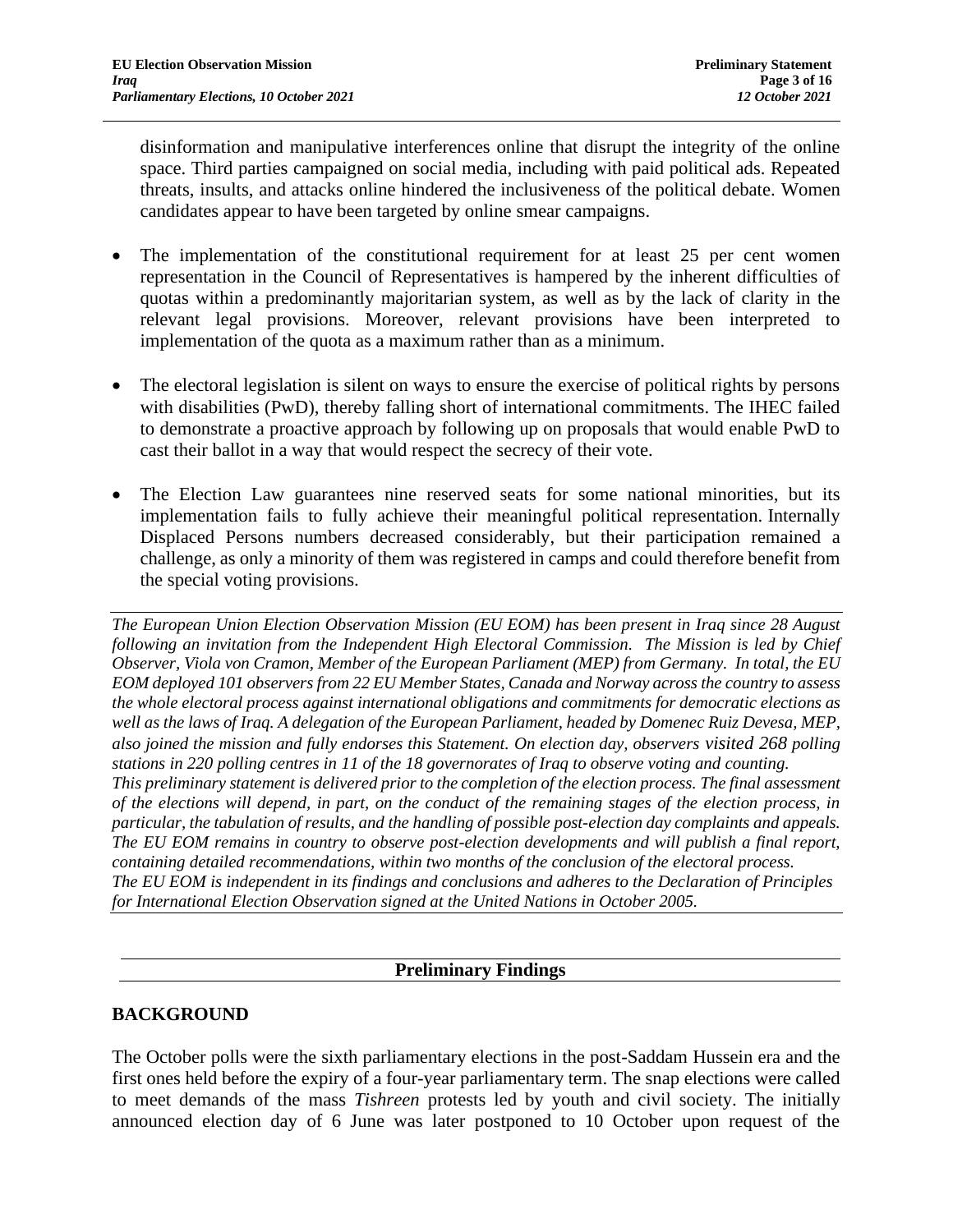Independent High Electoral Commission (IHEC) which needed more time to complete electoral preparations.

The elections were held under the new electoral system which significantly changed strategies of political parties, amid growing public discontent with political elites and widespread voter apathy. They saw a contest between traditional political entities that have been dominating the Iraqi political scene since 2003. Independent candidates were for the first time allowed to run, but many dropped out due to intimidation and lack of funds, or they were co-opted by the big parties. Much smaller constituencies for these elections favoured both locally known candidates with proven track records in a given constituency, as well as well-organised political entities able to educate their electorate on tactical voting and provide means for the campaign.

## **LEGAL FRAMEWORK AND ELECTORAL SYSTEM**

## *Restrictions, gaps and imprecisions result in lack of legal certainty and effective protection. It remains unclear whether equality of the vote is ensured by the current constituency delimitation.*

Iraq is a State Party to the main international legal instruments pertinent to human rights and the conduct of democratic elections. Key electoral legislation includes the Election Law 9/2020, the Law on the IHEC 31/2019 and the Law on Political Parties 36/2015. While fundamental rights and freedoms are guaranteed by the Constitution, the electoral legislation contains undue restrictions on the right to vote and stand for election that fall short of international commitments. In addition, it contains several gaps and imprecisions.

The right to vote is granted to Iraqi citizens that are at least 18 years in the election year, are on the voter register, in possession of an electronic voting card and specific identification documents. In addition, they must be '*fully competent'*, i.e. must have full legal capacity. Such a restriction is contrary to provisions of the Convention on the Rights of Persons with Disabilities  $(CRPD)^1$ , especially in light of the Civil Code allowing for a broad deprivation of legal capacity.

The law leaves many crucial aspects of the election process unregulated. Matters pertaining to *inter alia* political party and candidate registration, revocation of candidatures, election campaign in the media, deadlines and procedures for resolution of electoral disputes are largely - and on occasion exclusively - governed by regulations issued by the IHEC. Such practice does not ensure legal certainty, nor does it guarantee effective protection of electoral rights.

The electoral system is one of Single Non Transferable Vote (SNTV), a predominantly majoritarian system with some elements of proportionality, and with reduced size of electoral constituencies. Voters elect 329 members of the Council of Representatives (CoR) by casting a ballot for one candidate in 83 multi-member constituencies.<sup>2</sup> Out of 329 seats, 83 must be allocated

<sup>&</sup>lt;sup>1</sup> Article 12 of the CRPD commits State parties to recognise that 'persons with disabilities enjoy legal capacity on an equal basis with others in all aspects of life' and article 29 requires State parties 'to guarantee to persons with disabilities political rights and the opportunity to enjoy them on an equal basis with others, directly or through freely chosen representatives, including the right and opportunity for persons with disabilities to vote'.

<sup>2</sup> Parties or coalitions can field as many candidates as seats in the constituency. Independent candidatures are also allowed.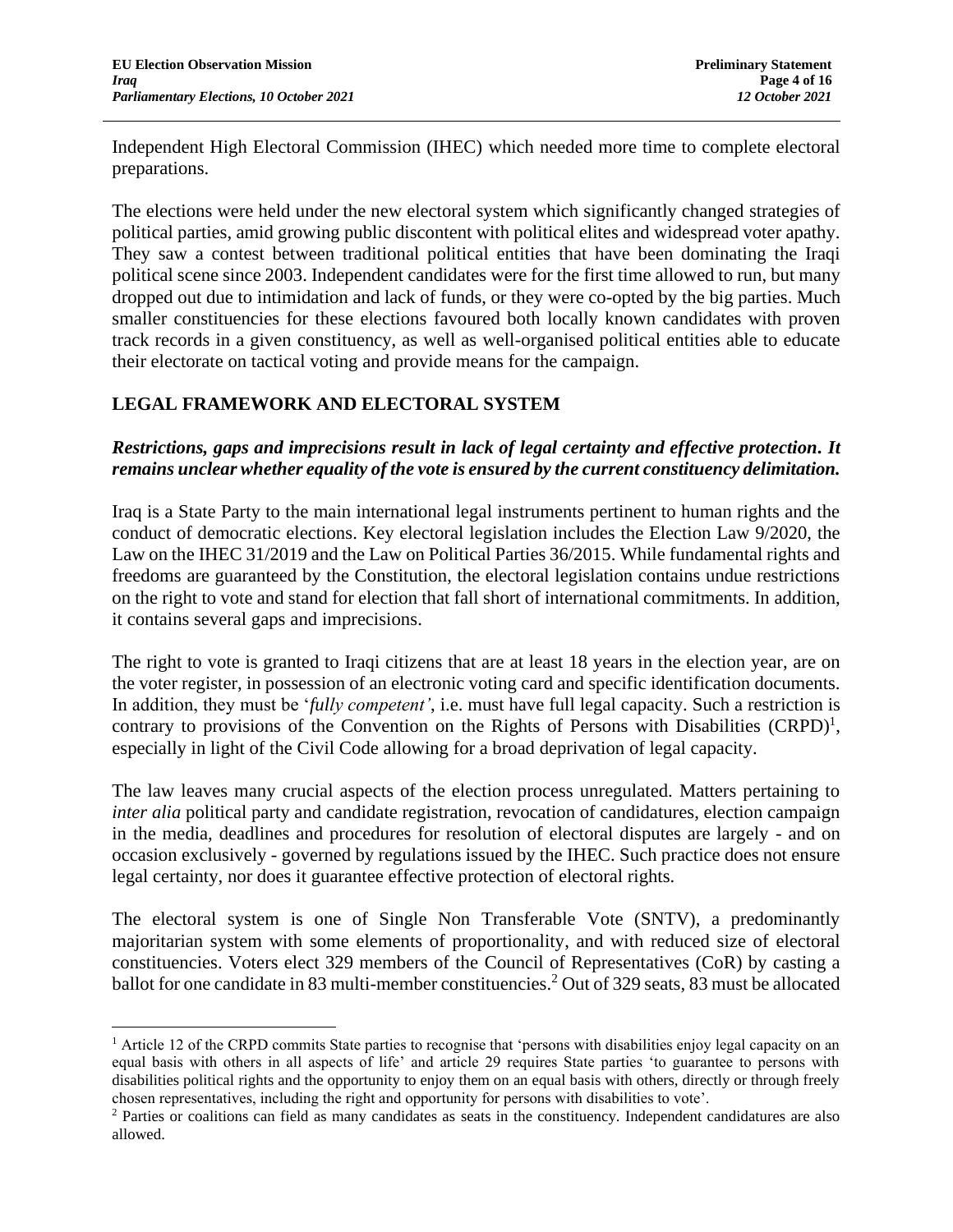to women and 9 to minorities. Legislation does not establish any criteria on constituency delimitation, nor does it define the competent authority to carry out such delimitation. In the absence of a census since 1997 and consequently of reliable population data, ascertaining whether equality of the vote is ensured by the current delimitation is practically impossible.

## **ELECTORAL ADMINISTRATION**

## *Well-managed elections but limited transparency and engagement with stakeholders undermined confidence in the IHEC.*

The IHEC is the constitutional body vested with broad administrative and regulatory powers to administer voter registration and elections. Stakeholders' perception of the IHEC varied noticeably. Distrust of the IHEC independence, the perception of potential exposure to political pressure and interference were concerns expressed by some stakeholders. Still, some political parties noted a higher legitimacy of the new IHEC. The United Nations Assistance Mission for Iraq (UNAMI) was mandated to advise, support and assist the IHEC, as well as to monitor election day by deploying the UN election monitoring mission.

The new IHEC Board of Commissioners (BoC), composed of seven first degree judges and two nominees of the State Council, emphasised its independence and respect for the law. Although all BoC members were chosen by lottery from among the preselected candidates, many stakeholders perceive them as political nominees. Some civil society representatives do not recognise the IHEC as a politically independent institution, but as an election management body whose composition reflects the balance of power in the CoR.

Transparency in the work of the IHEC was limited, despite several recent improvements. Important information, such as the polling station list, candidates' lists and training manuals was available on the IHEC website, as well as an online voter-to-polling station database to verify registration records and assigned polling locations. However, the systematic publication of the full text of the IHEC decisions, regulations, and instructions in both Arabic and Kurdish language on the IHEC website was lacking.

The IHEC public outreach was not effective. Engagement with stakeholders in explaining the IHEC decisions, the use of technologies and the IHEC capacity to manage those technologies was inadequate. Information about software safeguards embedded in the electronic devices, especially regarding the secrecy of the vote and the transmission of results, was not clearly communicated.

An independent audit firm assessed the integrity of the electronic counting and results management IT system. Three simulation exercises were conducted by the IHEC in a limited sample of polling stations in all constituencies. The simulation replicated the election day process including the use of the voter verification device (VVD), the polling count optical scanner (PCOS) and the results transmission device (RTD). Reports on the simulation outcome were not published. In addition, transparency measures, such as the publication of the electronic systems descriptions, including details on the hardware and software technical components, were not implemented, nor were the results of the audit certification made available to the public.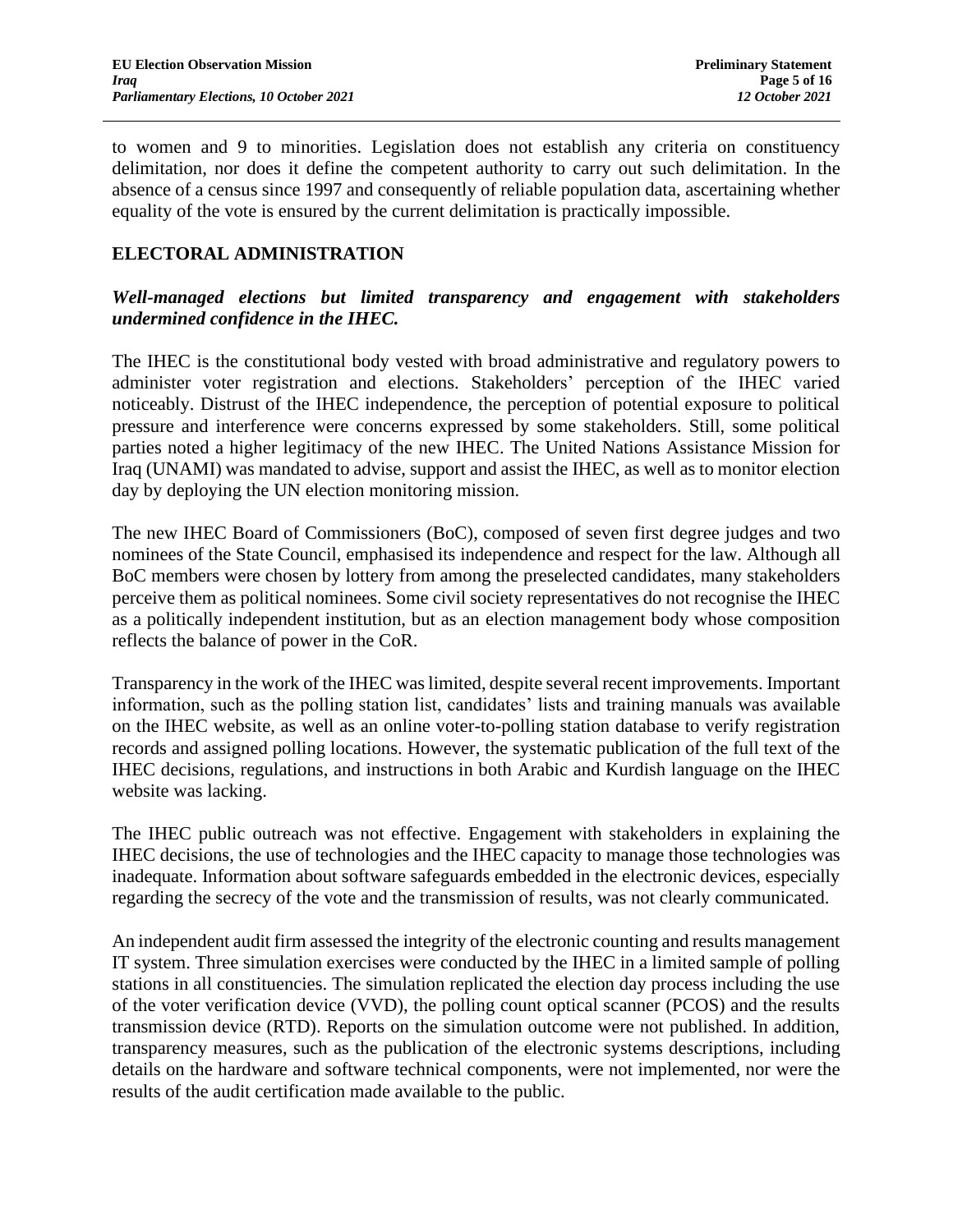Technical preparations for the special and general vote were conducted efficiently. The overall performance of the IHEC National Office and 19 Governorate Electoral Offices was assessed positively by long-term observers (LTOs), with timely implementation of operational stages of the election process. Despite some challenges, around 350,000 polling staff were recruited and trained, with special attention given to operating the electronic devices and conducting the manual count. The IHEC posted on social media, issued weekly IHEC statements on election preparation, and conducted a few press conferences, nevertheless, all stakeholders pointed to the lack of a robust voter education programme.

## **VOTER REGISTRATION**

## *Out of 25 million eligible voters, 17 million registered biometrically, with low participation of first-time voters.*

Iraq has a passive registration system where voters are not required to register for each electoral event. The voter register and its geographic attribution of voters to locations derives from the Oilfor-Food Programme of the Ministry of Trade. This system was not designed to serve as a voter register; however, in the absence of an updated census, it remains the population data base used by the IHEC. The lack of reliable population data makes it difficult to assess the accuracy of the voter register.

The final IHEC voter register contains 25.2 million eligible voters, with 17.2 million Iraqis (68 per cent) biometrically registered. In addition, some 5 million voters could vote using the old nonbiometric, electronic voter cards (EVCs) acquired before the 2014 and 2018 elections. The EVC had to be presented on election day together with two of the three permissible ID documents.

Despite the IHEC efforts, until 5 October only 15.2 million biometric voter cards (BVCs), or 87 per cent, were distributed to voters, including to the registered internally displaced persons (IDPs) living in camps, members of security forces and prisoners. This means that out of 25.2 million eligible voters, only some 20.2 million were in possession of a valid BVC or EVC required for voting. Some 2.6 million youth qualified as first-time voters out of which only 37 per cent registered for these elections.

## **REGISTRATION OF CANDIDATES**

### *Competitive contests were held in each constituency despite undue restrictions on the right to stand and vague regulations on disqualification of candidates.*

The right to stand for election is granted to Iraqi citizens that are '*fully competent'*, at least 28 years old and in possession of a high school diploma and without a conviction for certain crimes. Candidates also must not fall under the provisions of the Law on the Commission for Accountability and Justice.<sup>3</sup> Despite some restrictions having been relaxed compared with previous legislation, namely the age and education minimum requirements, the provisions

<sup>3</sup> This Commission vets candidates' credentials against compliance with 'De-Baathification' requirements.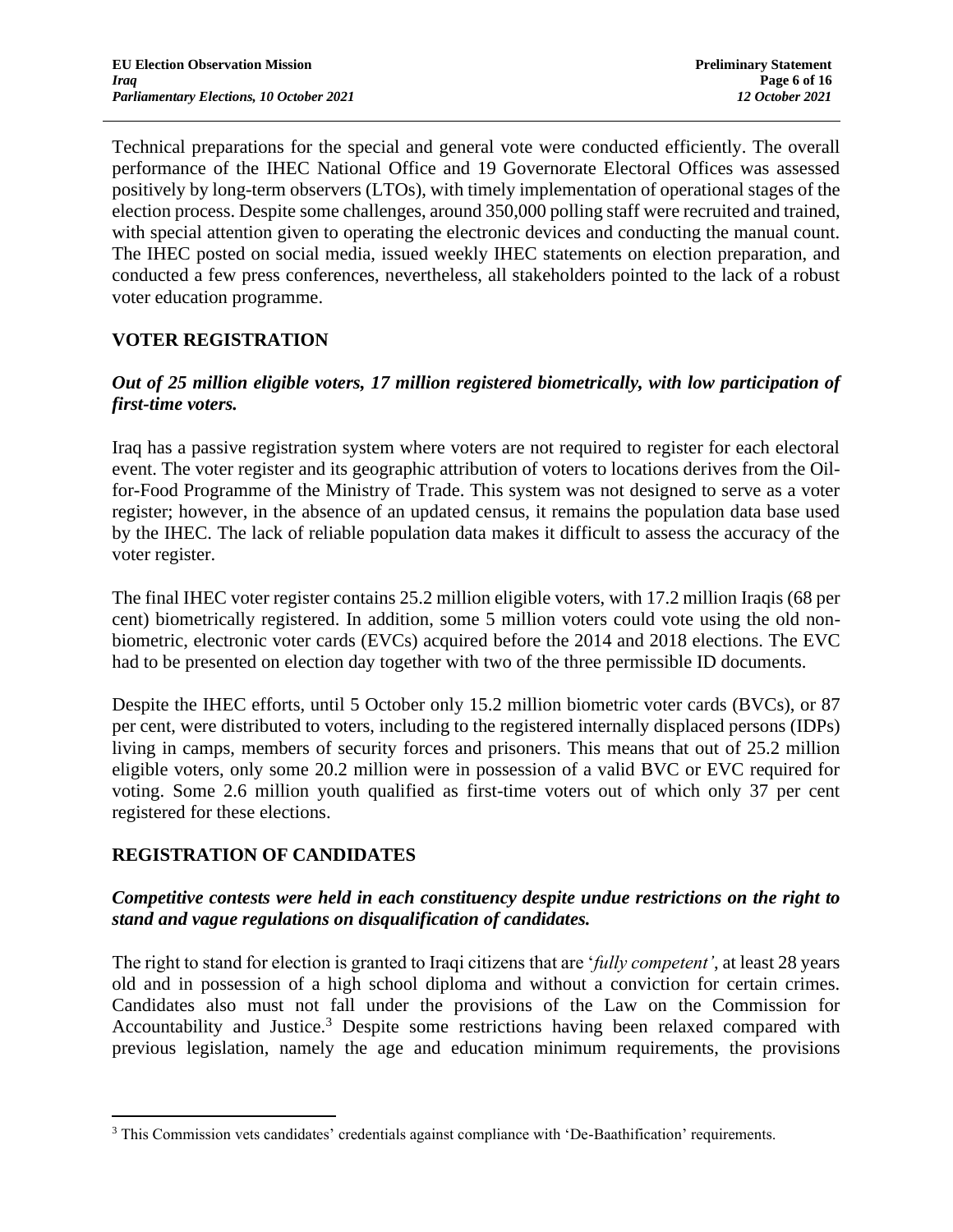regulating the right to stand for election still contain undue limitations and are incompatible with international commitments.<sup>4</sup>

The election law is silent on disqualification of candidates between registration and election day. An IHEC regulation grants the IHEC the right to revoke *ex officio* a candidature due to violations and even bar the candidate from contesting the next or next two elections. The regulation, however, does not define which specific violations would constitute grounds for disqualification nor does it establish any proportionality between violations committed and the severity of sanctions, which could result in arbitrary and discriminatory implementation. Moreover, the regulation invoked in the IHEC decisions that disqualified five candidates is not published on its website. These gaps, imprecisions and lack of transparency undermine legal certainty and the principle of legality.

A total of 167 parties participated in the elections; 109 of them ran individually, while the remaining 58 formed 21 coalitions. There was a total of 3,249 candidates, including 951 women (29.3 per cent). Sixty-seven candidates contested the 9 minority seats. In total 789 candidates ran as independents, 959 within coalitions, and 1,501 candidates ran with parties.

Among the nominations for candidacy, 284 were denied registration by the IHEC (8.1 per cent) during the vetting process based on feedback from various institutions. The significantly lower number of candidates running compared with past elections appeared to be a result of the new electoral system, which forced parties to nominate fewer candidates in order not to split the vote. However, enough plurality was maintained, as there were on average 10 candidates contesting each seat, and competitive elections were held in each constituency.

## **CAMPAIGN ENVIRONMENT**

## *A calm campaign enabled voters to make an informed choice despite intimidation by armed groups and allegations of misuse of state resources and vote-buying.*

The official campaign period lasted from 8 July to 9 October, and the IHEC was responsible for monitoring the compliance of candidates and political parties with its campaign regulation. On 15 September, the Iraqi president convened the leaders of Iraq's main political forces to sign an electoral Code of Conduct which, although being a purely political document, stressed the importance of avoiding conflicts and emphasised acceptance of the election results. Similar signing events of the Code took place in all governorates.

Fundamental freedoms of expression, assembly, association and movement were generally respected during the campaign period, with some reports of intimidation mainly from the Kurdistan Region of Iraq (KRI). Candidates and political parties could present their programmes, enabling voters to make an informed choice. Given the history of political violence in the country, it is noteworthy that there have only been a few acts of election-related violence reported, and most stakeholders stressed the calmness of the campaign. However, according to many interlocutors,

<sup>&</sup>lt;sup>4</sup> ICCPR General Comment 25 para 15 states that 'Any restrictions on the right to stand for election, such as minimum age, must be justifiable on objective and reasonable criteria. Persons who are otherwise eligible to stand for election should not be excluded by unreasonable or discriminatory requirements such as education, residence or descent, or by reason of political affiliation'.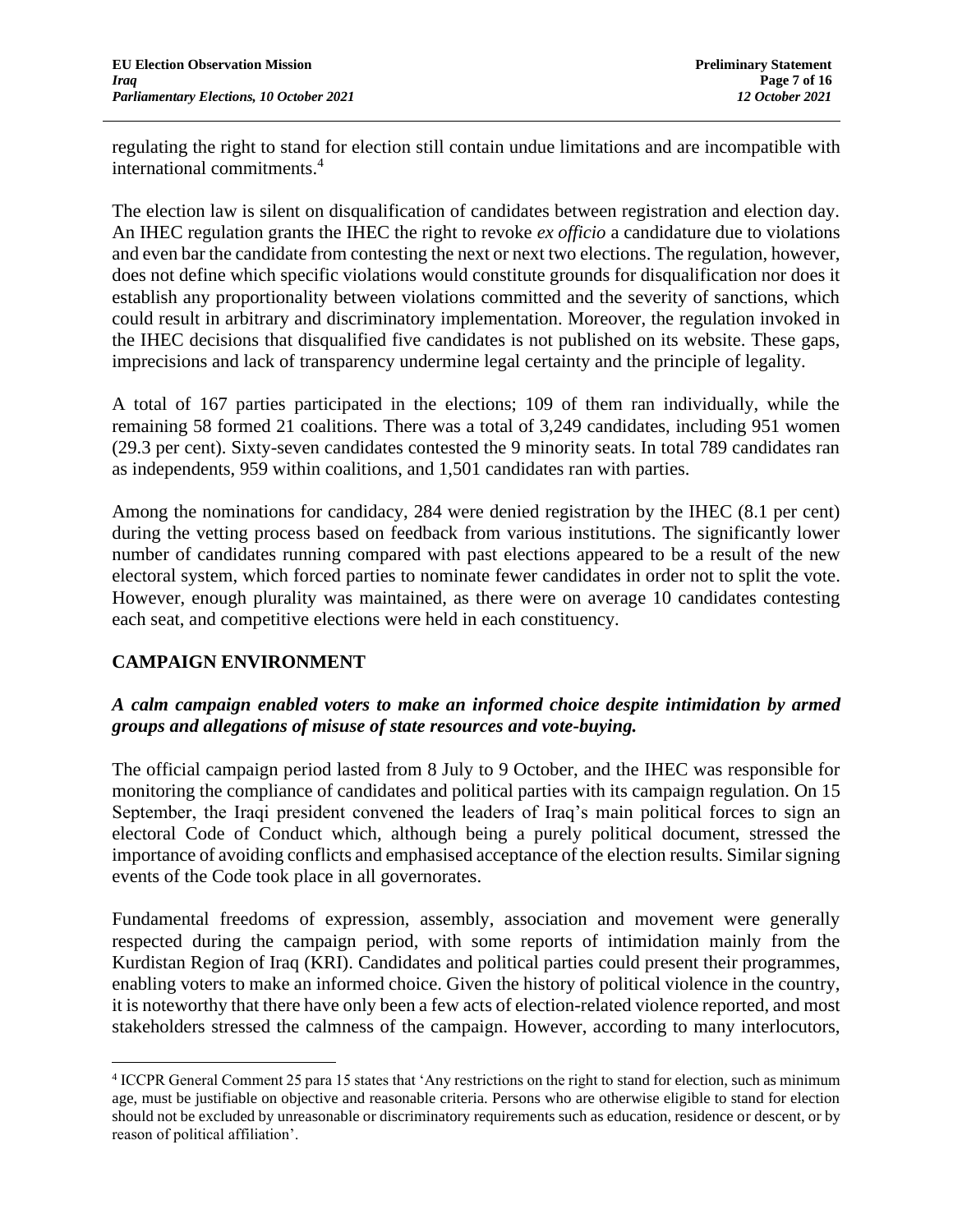the potential of party-affiliated non-state armed actors to intimidate both the electorate and candidates may also have had a subliminal effect on voters' choice and participation. One of the most controversial campaign issues was groups "with arms not under State control" connected to parties running in the elections despite the legal prohibition. Various interlocutors also deplored that some women candidates faced threats and blackmail intended to force them to withdraw.

Campaigning was less intense than in the last elections and only increased over the last few weeks before election day, featuring party banners, campaign posters and billboards, in their majority promoting the candidates and blocs that already dominated the 2018 elections. According to interlocutors, the tone was less confrontational, with few discourses amounting to hate speech. Many sources attributed the reduced interest of voters during the campaign period to the lack of alternatives to the traditional parties and the ethno-sectarian power-sharing quota system – *muhasasa –* they represent. This system was criticised by the *Tishreen* movement; however, most recently founded *Tishreen* parties decided to boycott the elections. The reasons quoted were: assassination of several leading figures, alleged threats, lack of time and resources and the intention "not to legitimise the current system". The independent candidates and newcomers only accounted for a small percentage of campaign advertisement, as they lacked funds. Their preferred strategy was door-to-door canvassing combined with small-scale neighbourhood meetings. Campaigning in traditional media decreased in importance in contrast to the rise of social media. Vandalising posters was reported to be the most common violation of electoral regulations.

Tribal networks based on ties of descent and tradition were more important for campaigning in rural areas, where leaders reportedly have control of their people and parties generally lack structures, but they also mattered in cities. The importance of tribes vis-à-vis political parties and candidates increased with the introduction of the SNTV system, as in the newly established smaller electoral constituencies, candidates often relied on the ability of sheiks to mobilise their loyal voters in exchange for some offered benefits. LTOs reported cases of sheikhs from different regions approaching candidates to "sell" them the votes of tribe members.<sup>5</sup>

Most interlocutors reported to LTOs that state resources and public funds were frequently misused by incumbent candidates, resulting in an unlevel playing field. Repeatedly mentioned examples were infrastructure works, such as road paving, water or electricity supply starting shortly before election day in the candidate's constituency, although they were long since due. Use of official vehicles and promises of public employment were also repeatedly mentioned to LTOs around the country. Distribution of food, gifts and sometimes money was reported to be common during rallies, which is a violation of provisions against vote-buying.

## **Campaign Finance**

Campaign financing is regulated by the Political Parties Law no. 36/2015, which permits campaigning without unreasonable limitations. Parties or candidates may not receive donations from foreign interests and anonymous donors; they may not use state resources; donations need to go through the banking system; parties and candidates may not receive donations from corporate bodies with government contracts or partially owned by the government.

<sup>&</sup>lt;sup>5</sup> The amount per vote was reported by LTOs to be  $25 - 40$  USD in rural areas, but far higher in urban constituencies.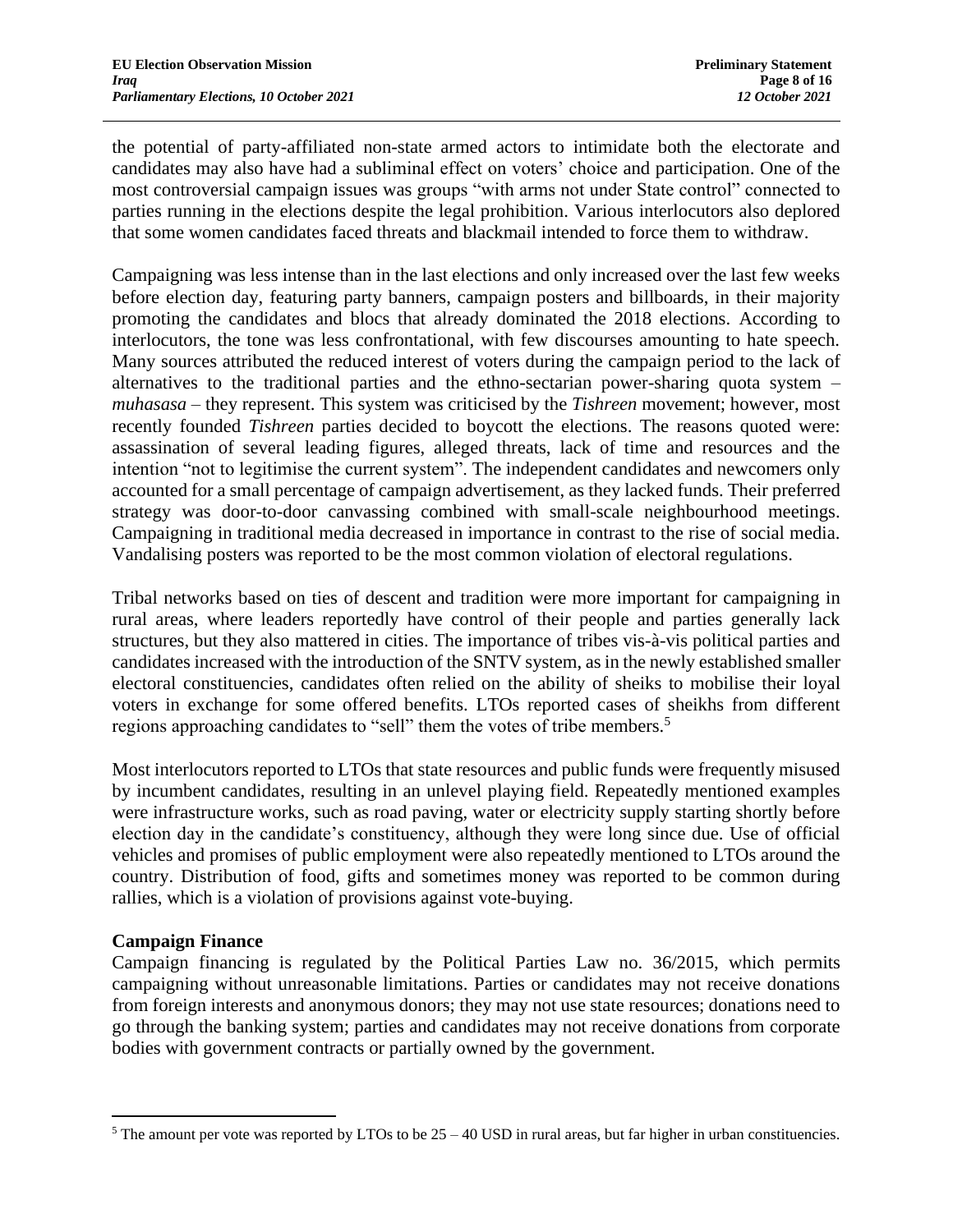The amount a political party or independent candidate can spend on campaigning is not regulated, and therefore there are no campaign spending limits in place. According to the law, political parties should receive direct public funding, however interlocutors state that in practice government neither funds parties nor allocates money for electoral campaigns. Political parties must submit an annual report on their finances; however, interlocutors point out that despite its legal obligation to scrutinise party funds and expenditures, government does not sufficiently monitor how parties and candidates obtain money to finance their campaigns. The financial reports of the parties are not published, thus hindering the overall transparency of campaign finance.<sup>6</sup>

There are several other lacunae in the campaign finance legislation: there is no limit on the amount or in-kind contribution a donor can give to a political party or candidate; it remains unclear if donors may later participate in public tender/procurement processes;<sup>7</sup> and finally, sanctions are not a sufficient deterrent, as the only immediate sanction for political finance infraction is the initiation of a multi-step legal process, which after a decision of Iraq's Supreme Court of Justice may eventually lead to deregistration of the party.

## **MEDIA**

## *A strongly polarised media scene allowed for a vibrant but mostly partisan coverage of the campaign; however, serious concerns for freedom of expression persist.*

The Iraqi media scene, which counts 70 licensed television channels and radio stations, is rich and vivid but remains deeply polarised across sectarian and ethnic lines, with few independent media. Whereas the Constitution guarantees freedom of expression, the Penal Code contains numerous vague provisions and definitions, including on defamation, insults, false and biased information, that can be also used to curtail the media freedom including during election periods.<sup>8</sup>

According to the Baghdad-based Iraqi Journalists Syndicate since July, "at least 10 to 15 journalists" investigating "corruption cases" and "political parties", have been threatened by "unknown sources" and were consequently forced to flee, including abroad. Reporters Without Borders reported that a few Baghdad-based television channels have been recently subject to temporary closure due to alleged criticism of the Popular Mobilisation Forces (PMF).<sup>9</sup> In KRI, freedom of expression was also under pressure following an Erbil court decision in February to pronounce six year-prison sentences against three journalists accused of seeking to undermine the security and stability of the State, and after a number of recent significant incidents.<sup>10</sup>

<sup>6</sup> UNCAC, art. 7(3), *"[…] enhance transparency in the funding of candidatures for elected public offices […]*"

<sup>&</sup>lt;sup>7</sup> According to a majority of interlocutors, participants in public tender/procurement processes allegedly have to pay commissions, which serve as incumbent politicians' campaign funds.

<sup>8</sup> E.g., Penal Code articles 202, 210, 211, 433 and 434.

<sup>&</sup>lt;sup>9</sup> According to RSF, since June, Al Taghier and Al Baghdadia television channels were subject to temporary closures because of being critical of PMF.

<sup>&</sup>lt;sup>10</sup> According to major media non-governmental organizations two other journalists were recently sentenced respectively to 7-year and 2-year jail terms for defaming or criticising the KRI authorities; in July, Sulaymaniyahbased iPlus television channel was closed by security forces described as affiliated with PUK. Also, a number of journalists, not working for KDP or PUK-affiliated media, recently reported that they were intimidated and arrested by KRI police.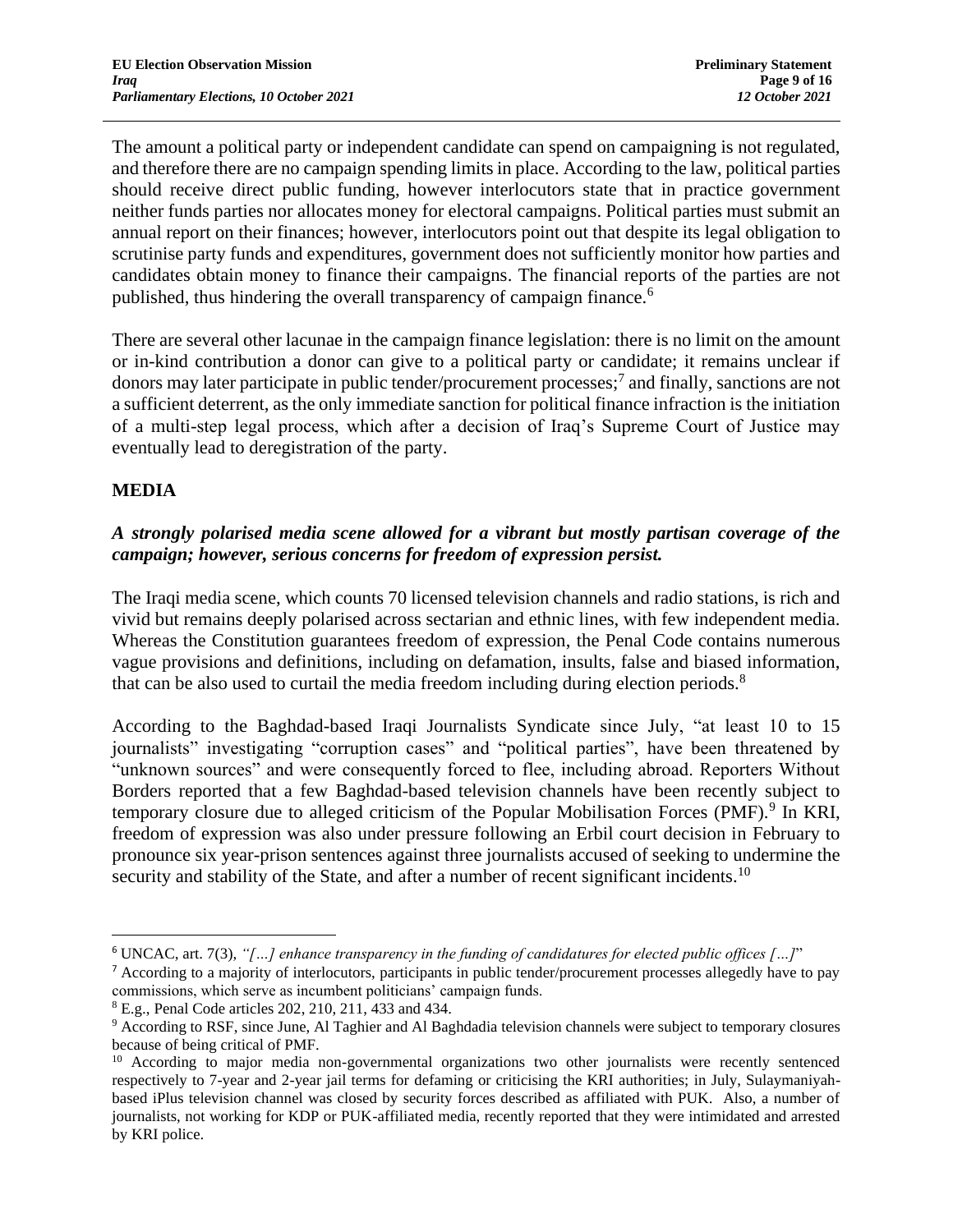Media coverage of elections was mainly regulated by the IHEC Mass media regulation no. 4/2020 which requires the media to cover the candidates "fairly" and refers dealing with violations by the media to the Communication and Media Commission (CMC), the media regulatory body. On 12 September, the CMC stated that it had issued warnings for alleged breaches of campaign rules to some ten media outlets, without imposing any sanctions. The names of these media outlets were not published. There is a lack of transparency in the work of the CMC, as it does not publish the warnings issued and sanctions imposed on its website.

One significant case of violation of campaign regulation happened during a live debate broadcast on 15 September by iNews television channel. It was dealt with by the IHEC on 19 September when two candidates were deprived of their right to stand for election because they had criticised the independence and the integrity of the judiciary.<sup>11</sup> Although the IHEC decision did not sanction iNews, it was perceived as a clear warning to all broadcast media to avoid defamation-type accusations against high officials when hosting candidates. On 29 September, the IHEC also confirmed its intention to refer to courts alleged cases of campaign regulation violations, including defamation, related to three other television channels: the leading private broadcaster Al Sharqiya, Dijlah and UTV.

On 31 August, the Iraqi Media Network (IMN), the public media operator, announced that, during the campaign, access for candidates and political parties would not be granted in the news programmes "in order to maintain balance and objectivity", but would be ensured through dedicated election programmes, including debates and interviews on Al Iraqiya News, the main public television channel.<sup>12</sup> Although the IMN advocated that it was providing "everyone with equal opportunities to explain their electoral programmes", the decision restricted citizen's right to have access to a pluralistic coverage during the main news programme, in order to make an informed decision. Also, the free airtime slots were offered to the candidates in the afternoon instead of prime time on Al Iraqiya News.<sup>13</sup>

The campaign on the main private television channels, including news coverage, debates with candidates and leaders of political parties, and paid political ads, was generally perceived as lively. Many broadcasters in Iraq are described as partisan because of their political or religious affiliation, and this applied as well to their coverage of the election campaign.<sup>14</sup> Similarly, in KRI, the main television channels also supported specific candidates on political grounds, with some rare exceptions.<sup>15</sup>

<sup>&</sup>lt;sup>11</sup> One of the candidates accused the Head of the High Judicial Council of being corrupt.

<sup>&</sup>lt;sup>12</sup> Al Iraqiya News offered daily, from 10 September to 8 October, several hours of interviews and debates with candidates and political parties (9 p.m. to 12 a.m.), plus voter education-related content (11 a.m. to 12 p.m.).

<sup>&</sup>lt;sup>13</sup> Free airtime slots of 1 to 3 minutes each were offered daily at 2.45 p.m. and 4.15 p.m. from 10 September onwards during the campaign on Al Iraqiya News public channel, to "all candidates", according to the IMN.

<sup>14</sup> As assessed by EU EOM media monitoring of a significant sample of Arabic private television channels: Al Sharqiya News, Al Ahad, Alsumaria TV, Dijlah, from 23 September to 9 October,

<sup>&</sup>lt;sup>15</sup> As assessed by EU EOM media monitoring of a significant sample of Kurdish private television channels: Rudaw, K24, KurdsatNews, NRT, from 23 September to 9 October.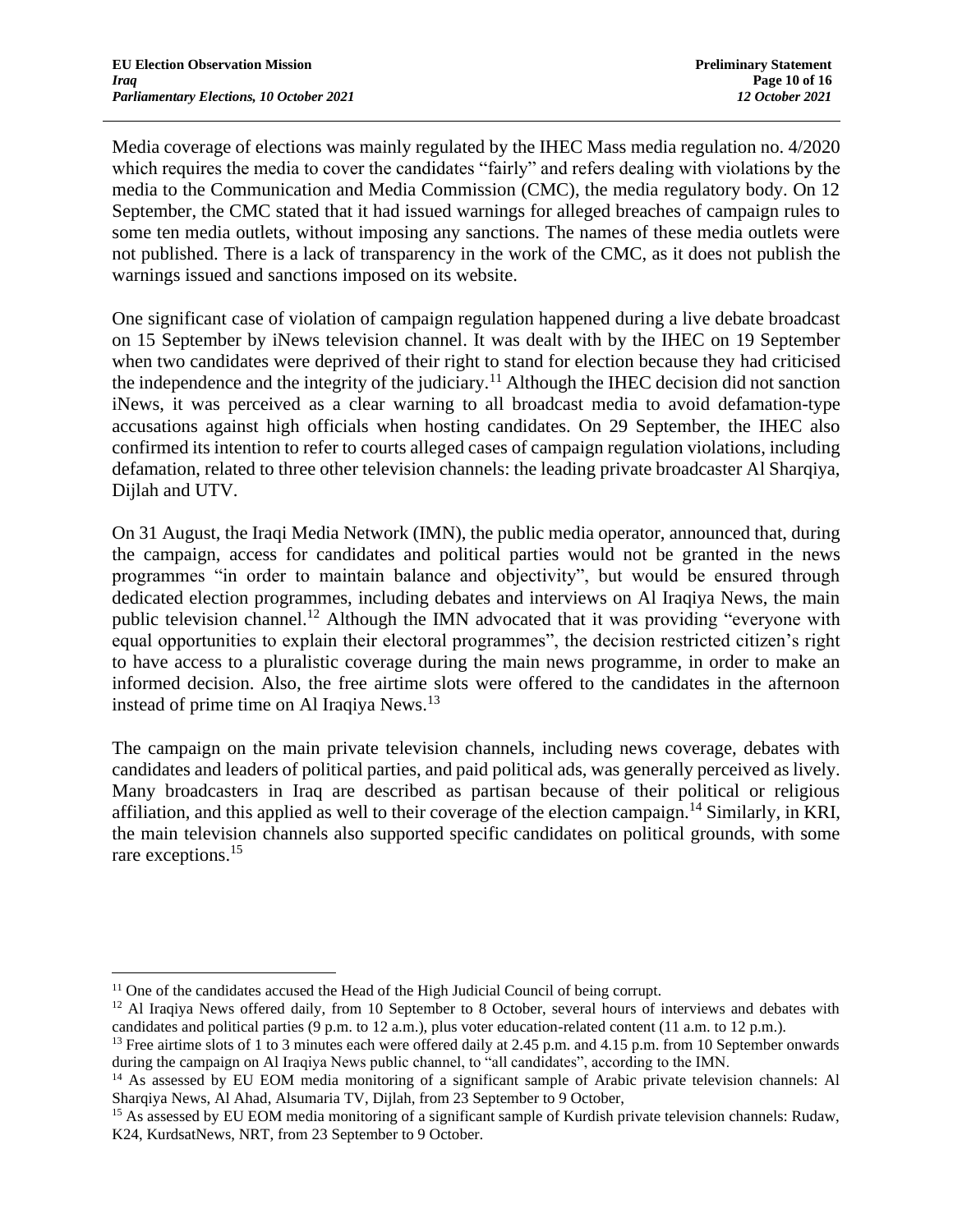On 22 September, the IHEC decided to extend the election campaign period, which started on 8 July, until 9 October, 6 a.m., allowing two additional days of campaign in the media.<sup>16</sup> On 1 October, the IHEC, in the same way as for the 2018 elections, decided to allow only 133 polling centres, out of a total of 8,954 countrywide, to host the broadcast media for their coverage of polling on 8 and 10 October.<sup>17</sup> This limitation, criticised by major media representatives, restricted the freedom of the media and questioned transparency of the process. On 9 and 10 October, some television channels violated the silence period, broadcasting political ads or election related content in favour or against political parties and coalitions.<sup>18</sup> Such violations were not observed on Al Iraqiya News public television channel.

#### **Media monitoring**

According to the EU EOM media monitoring, apart from the news programmes, the bulk of election-related programmes during the campaign were debates and interviews with candidates and party leaders and other political actors.<sup>19</sup> On Al Sharqiya News, the main Arabic private television channel, the lead trio in terms of airtime allocation in these programmes was the National Progress Alliance coalition (18.5 per cent), Kurdistan Democratic Party (KDP, 8.6 per cent) and the National State Forces coalition (7.8 per cent). On Rudaw, the main Kurdish private television channel, KDP (28,6 per cent) was in the lead, followed by the Kurdistan Coalition (25 per cent) and Kurdistan Social Democratic Party (5.5 per cent). On Al Iraqiya News, the main public television channel, the Azm Coalition (9 per cent), the State of Law Coalition (7.75 per cent) and the Kurdistan Coalition (7.25 per cent) were leading among a myriad of other coalitions, political parties and candidates.

As for the paid political ads, on Al Sharqiya News, the National Progress Alliance coalition had the biggest share (43 per cent), whereas on Rudaw, KDP was leading (68 per cent) ahead of the Kurdistan Coalition (32 per cent). On Al Iraqiya News, in the prime-time news to which candidates and political parties had no access, the prime minister and president, both of whom were not running, were awarded 17.5 and 5 per cent of the total coverage respectively, mostly in their institutional role and in a neutral tone.

<sup>&</sup>lt;sup>16</sup> This decision effectively cancelled the silence period in the media for the special voting that took place on 8 October, with potential media influence on security forces, prison inmates and IDP vote difficult to assess.

<sup>&</sup>lt;sup>17</sup> According to the IHEC this was done in order to minimize disturbances and strengthen security, and all accredited journalists without video and photo equipment were allowed to enter all polling centres in Iraq.

<sup>&</sup>lt;sup>18</sup> According to EU EOM monitoring - on 9 October: Al Ahad TV broadcast a 5-minute programme on PMF at 9 a.m.; KurdsatNews TV broadcast a political ad in favour of Kurdistan Coalition from 6 a.m. until 6.09 a.m.; on 10 October: political ads in favour of New Generation and against KDP/PUK-dominated KRI authorities were broadcast on NRT TV at 9.55 a.m. and 10.30 a.m., and other similar ads were again broadcast at 10.52 a.m. and 11.54 a.m.

<sup>&</sup>lt;sup>19</sup> The EU EOM conducted a quantitative media monitoring from 25 September, 6 p.m. until the end of the campaign on 9 October, 6 a.m., with a team of six Arabic and Kurdish-speaking media monitors supervised by a national media assistant and an international media analyst. The programmes of the main public television channel, Al Iraqiya News, and the two main private Arabic and Kurdish television channels, Al Sharqiya News and Rudaw respectively, were recorded daily from 6 p.m. to 12 a.m. and analysed, following the EU EOM media monitoring methodology.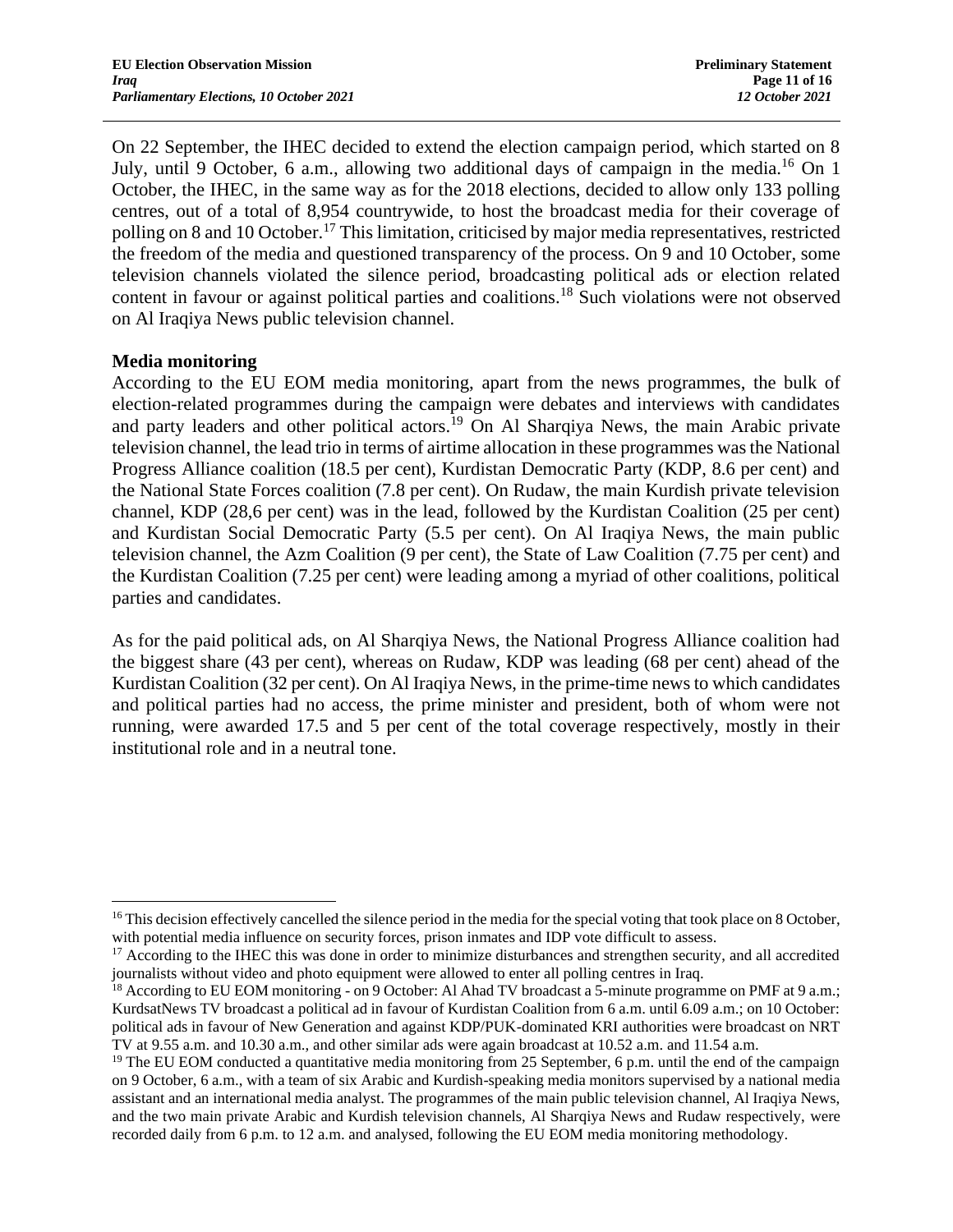## **DIGITAL COMMUNICATION AND SOCIAL MEDIA**

#### *Lively online campaign marred by pervasive disinformation and manipulative operations.*

The Constitution guarantees freedom of expression using all means, as well as freedom of assembly and the right to privacy. There is no regulation on online content. This leaves the decision-making process on issues such as the removal of online content at the discretion of the CMC, the regulatory body also for online content, which results in a lack of transparency and accountability.<sup>20</sup>

Freedom of expression online was curtailed by numerous clauses of the Penal Code and vague criminal provisions included in the KRI's Law to Prevent Misuse of Communications Equipment.<sup>21</sup> Several interlocutors reported that this results in routine arrests of journalists, bloggers, and social media users for online comments perceived as critical of the government policies. Moreover, the prevalence of online surveillance and harassment by state and non-state actors over the last two years has endangered social media users and led to self-censorship.

There are some 25 million social media users in Iraq in  $2021<sup>22</sup>$  While Facebook is the most popular platform, Twitter, YouTube, Telegram, as well as messaging platforms were all used to reach out to voters. Interlocutors across the board reported rampant disinformation and manipulative interferences online, including by political stakeholders and groups affiliated to foreign countries, that debunking initiatives have regularly exposed.<sup>23</sup> Several interlocutors reported the usage of cyber armies by contestants, to attack or threaten opponents and fabricate false narratives.<sup>24</sup> On 1 September, the prime minister announced several arrests linked to a Telegram channel, The Lady of the Green Zone, allegedly spreading disinformation and trying to rig the elections. Such campaigns disrupt the integrity of the online space and create disbelief by default. They risk impacting the turnout and interfering with voters' formation of an electoral opinion.<sup>25</sup>

Contestants largely used social media for campaigning. The EU EOM monitoring of Facebook showed that only a limited number of contestants' posts depicted actual programmes of candidates or parties. Instead, they largely showed candidates touring their constituencies, calling voters to vote. Closer to the elections, the posts showed candidates from government parties inaugurating new universities, factories, electricity transformers and roads newly paved. The EU EOM identified several third parties' pages running political ads on Facebook. The current regulation

 $20$  The draft cybercrime law, that was criticised for its vague definitions and overly broad restrictions on electronic communication, was suspended by the Parliament in February 2021, until further amendments.

<sup>&</sup>lt;sup>21</sup>Articles 210; 211, 434; 435 of the Iraqi Penal Code on the publication of false news or provocative propaganda, on defamation, and insults; Article 2 of the Kurdistan Region's Law to Prevent Misuse of Communications Equipment. <sup>22</sup> Iraq Data Reportal, February 11, 2021, <https://datareportal.com/reports/digital-2021-iraq>

<sup>&</sup>lt;sup>23</sup> False and misleading information included a report by Al-Etijah satellite channel, owned and operated by an Iranbacked groups, on the interference of international observers from the European Union and the United Nations in the Iraqi elections (Iraqi Network for Social Media, 23 September); the usage of fake accounts and bots by the Hoquq Movement to boost its online support (The Al-Basheer show, 10 September); and multiple election-related false or misleading pieces debunked by Tech for Peace, including on women candidates (Tech for Peace).

<sup>&</sup>lt;sup>24</sup> Reported by LTOs in Babylon, Baghdad, Basra, Maysan. Two parties informed the EU EOM that they lodged official complaints to the police for threats online, that are yet to be answered.

<sup>25</sup> 3 ICCPR, HRC GC 25, at para 19: "*Voters should be able to form opinions independently, free of violence or threat of violence, compulsion, inducement or manipulative interference of any kind.*"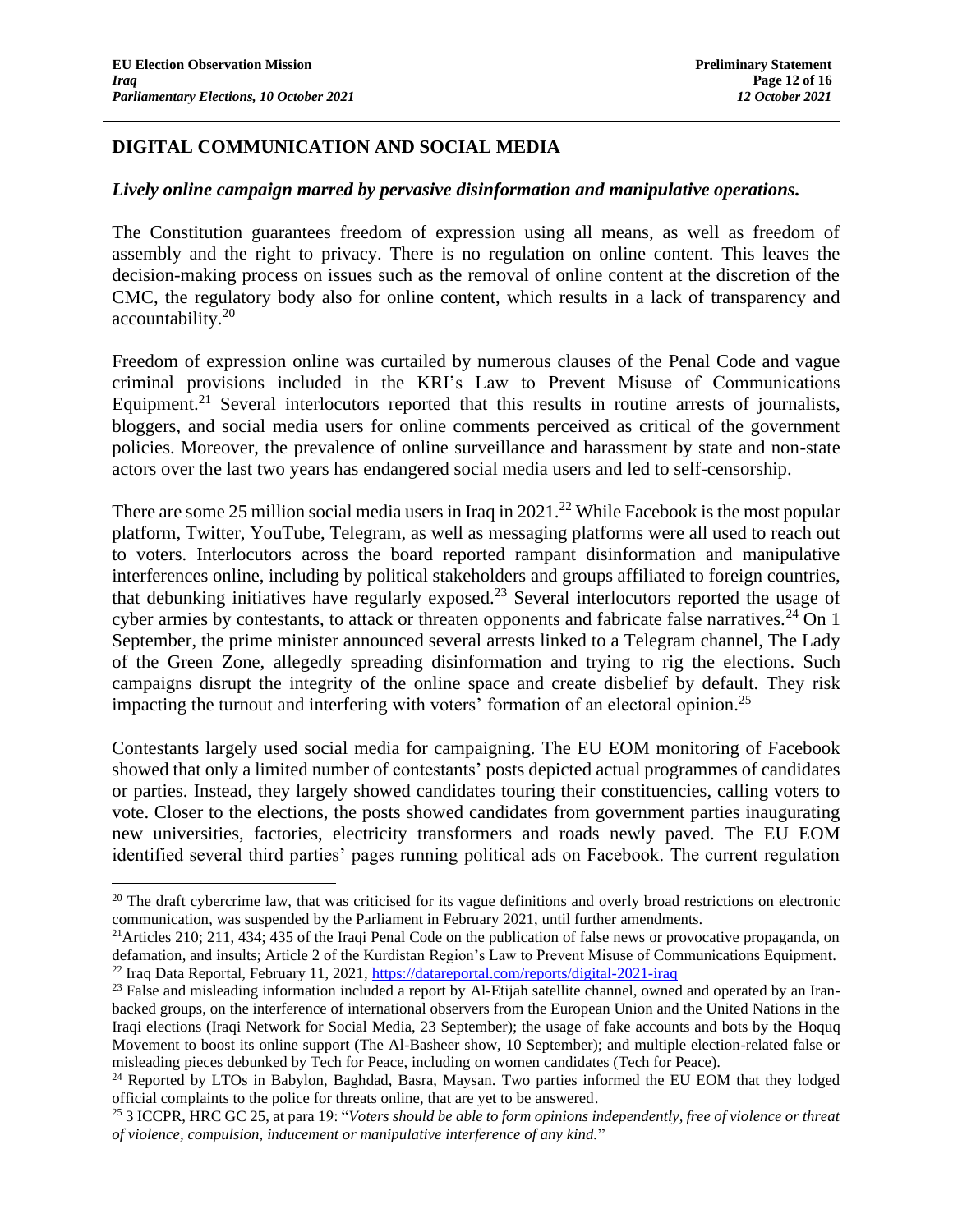does not foresee third parties spending, hindering the overall transparency of campaign finance online.<sup>26</sup> Moreover, numerous ads ran without disclaimers on Facebook, contrary to the platform community standards. Multiple candidates and third-party pages continued sharing campaign posts and ads on Facebook during the campaign silence.

At least three contestants launched campaign apps that required users to share personal data, and one of them used a Telegram bot.<sup>27</sup> Interlocutors reported multiple examples of Facebook pages or groups that have been allegedly bought by contestants ahead of the elections and had their name changed, as well as the usage of text and WhatsApp messages to reach out to voters, including without their consent.

The official social media pages of the IHEC shared information until 2 October in Arabic only, limiting access of non-Arabic speakers to election-related information.<sup>28</sup> Women candidates appear to have been targeted by online smear campaigns. The EU EOM observed repeated instances of insults and attacks against women candidates, journalists and human rights activists, that together with existing barriers to freedom of expression online impaired the inclusiveness of the political debate online.

## **PARTICIPATION OF WOMEN**

### *Legal framework ensures 25 per cent women quota, but this is interpreted as a maximum.*

The Constitution requires a representation of at least 25 per cent of women in the CoR, a principle reiterated in the Election Law. One seat in each of the 83 constituencies is reserved for women. The IHEC regulation requires that if no woman gets elected in a constituency, the male candidate that has won a seat with the least votes must give up the seat in favour of the woman that obtained the most votes among the female candidates. The law is silent on the eventuality of no female candidates in a constituency or of female candidates not obtaining any of the votes cast.<sup>29</sup>

The predominantly majoritarian SNTV electoral system poses several difficulties for meeting quota requirements and the law contains gaps and contradictory wording. On one hand, it repeats the constitutional requirement of at least 25 per cent, but on the other hand both the law and the regulation interpret the quota as a maximum rather than a minimum. For instance, the Election Law states that if a woman does not take or loses the seat in the CoR, it is not required that another woman replaces her, unless it impacts the quota on constituency level.

<sup>26</sup> UNCAC, art. 7(3), *"[…] enhance transparency in the funding of candidatures for elected public offices […]*"

<sup>&</sup>lt;sup>27</sup> Sadrist party, Ammar al-Hakim, Hana al-Fatlawi launched campaign apps, while Al-Fatah Alliance opened a Telegram channel operated by a bot to inform voters about the Alliance candidates in each constituency.

<sup>&</sup>lt;sup>28</sup> Article 4 of the 2005 Iraqi Constitution states that Arabic and Kurdish are the official languages of Iraq.

 $29$  IHEC Regulation  $6/2021$  attempts to ensure the presence of female candidates in constituencies requiring parties to have at least one female candidate if they field more than three candidates in more than one constituency. The Regulation does not take into account the independent candidacies permitted under the current electoral system, and does not therefore fill all gaps in the legislation.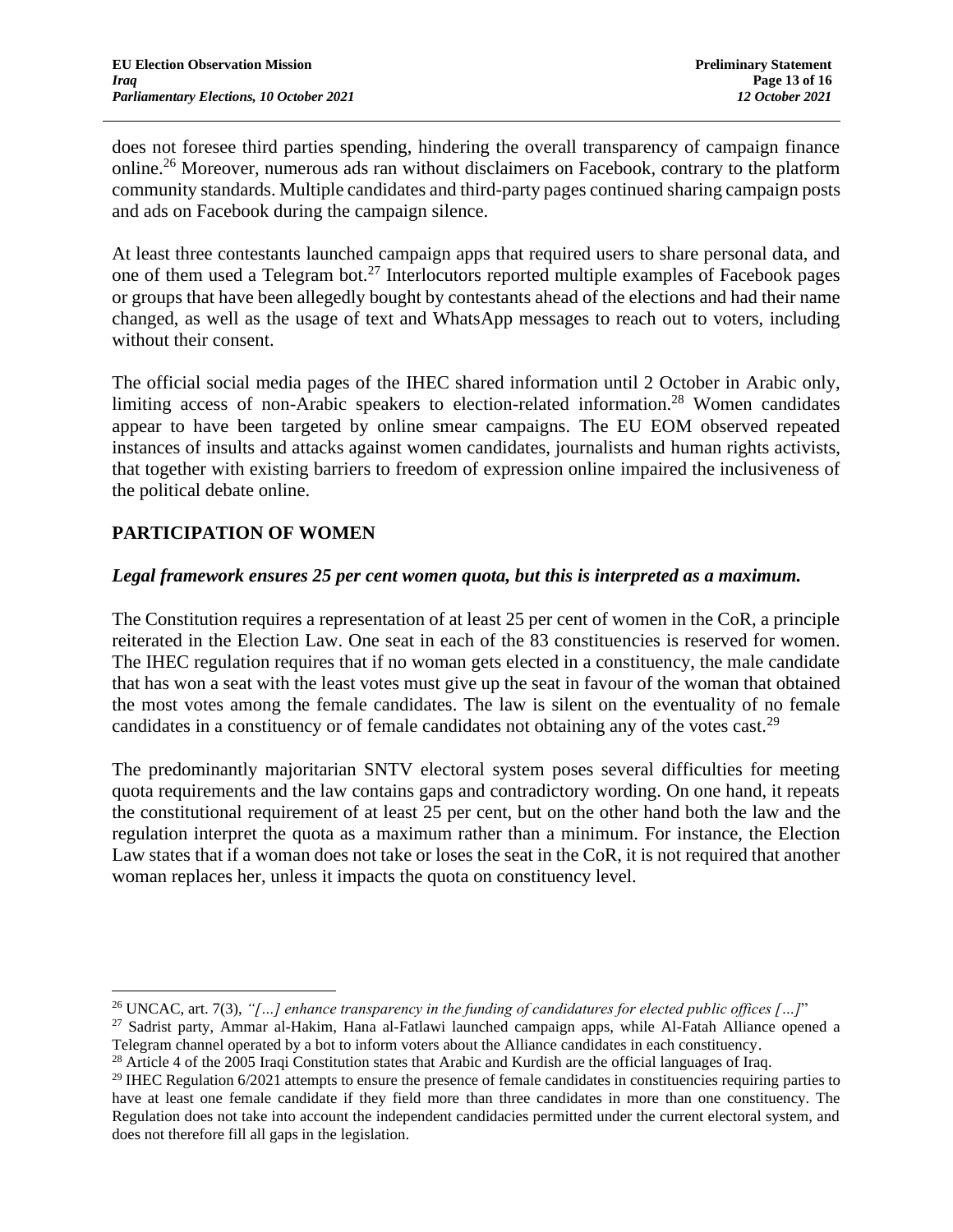### **PARTICIPATION OF PERSONS WITH DISABILITIES**

### *Legislation is silent on political rights of persons with disabilities. No significant efforts undertaken to reduce hindrances to their participation on election day.*

There are no reliable official data available on persons with disabilities (PwD) in Iraq. Civil society organisations (CSOs) estimate their number to be between four and ten million.<sup>30</sup> Legislation in general, including electoral legislation, is silent on the topic of political rights of PwD, therefore falling short of commitments under the CRPD. No provision compels the IHEC to take special measures in order to ensure and facilitate the exercise of their rights.

PwD faced challenges firstly in reaching the polling station and secondly in casting their ballot. The election day procedures gave PwD priority in the queue and also foresaw the possibility that PwD get help from the polling station manager or a relative when casting their vote. However, the IHEC did not demonstrate a proactive approach and failed to even acknowledge or respond to CSO proposals on mechanisms that would enable PwD to vote independently and with the secrecy of their vote respected, such as Braille jackets for ballot papers or hiring of sign language interpreters on district level.

## **PATRICIPATION OF MINORITIES AND IDPs**

## *The law guarantees reserved seats for some minorities, but largely fails to achieve their meaningful representation. IDP numbers decreased but their participation remains a challenge.*

The Iraqi Constitution recognises the existence of various components, nationalities and minorities within Iraq and calls for their inclusion and representation. In the absence of recent census data, no reliable demographic data on minorities are available.

The Election Law guarantees reserved seats for some of the minorities: five for Christians, one each for Yezidis, Sabean Mandaeans, Shabaks and Fayli Kurds. The constituencies for these seats are larger than the regular ones to take into account the geographical distribution of each minority. Since the voter register makes no distinction based on ethnicity or religion, the system allows any voter to vote for a minority representative. While in accordance with international standards, the system is considered inadequate by most stakeholders belonging to national minorities, as it allows for the outcome of reserved seats races to be determined by voters and political parties which do not belong to those minorities, in an apparent contradiction to the spirit of the law and to the notion of meaningful political participation and representation.

While IDPs are estimated to represent around 3 per cent of Iraqi population (down from some 6 per cent in 2018), IDP voters represent only 0.5 per cent of the total registered voters. The Election Law gives IDPs the right to vote in the place of their current residency for the constituency they were displaced from. In line with established procedures, 120,126 IDP voters were biometrically registered in the camps by the IHEC, and allocated to 309 dedicated polling stations situated in their proximity. The IDPs voted on special voting day on 8 October.

<sup>&</sup>lt;sup>30</sup> This number is based on World Health Organization (WHO) estimates that set the number of PwD to be at least 15 per cent in every country, coupled with the recent history of Iraq that has seen years of armed conflict and terrorism.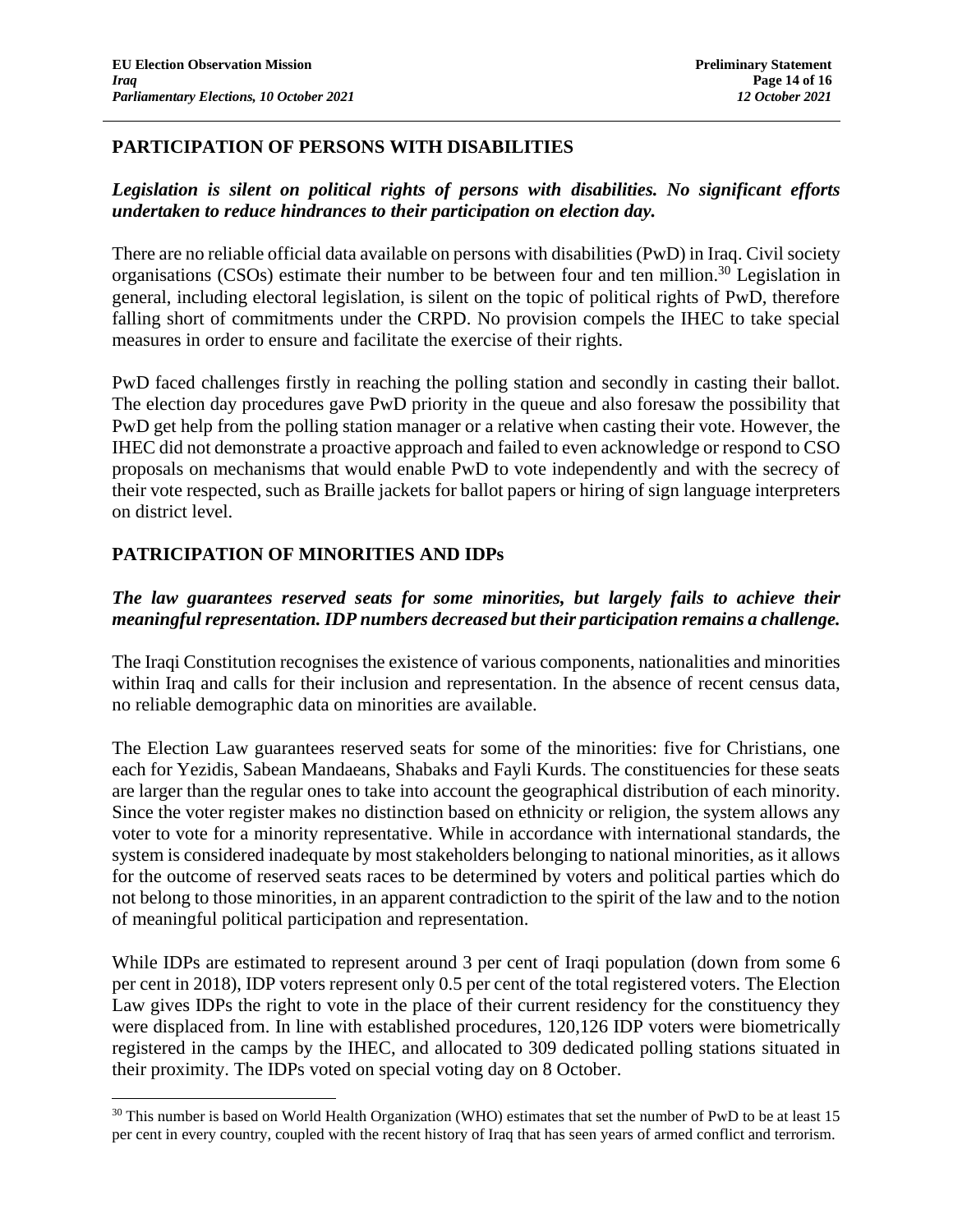However, 85 per cent of the total IDP population lives outside camps. While they could *de jure* participate in the elections as regular voters, many of them were probably *de facto* disenfranchised, since due to security concerns and logistical difficulties they might not have been able to return to their home locations on election day.

### **DOMESTIC OBSERVERS**

### *Despite limited funding, citizen groups deployed large number of observers across Iraq and contributed to increasing the transparency of the process.*

Domestic election observers are recognised and regulated by the IHEC Law No. 31/ 2019 and the IHEC regulations and they are bound in their activities by a Code of Conduct. Accreditation procedures are reasonable, known by stakeholders, and do not unduly limit domestic observation. Despite difficulties in securing the necessary funding, the four main domestic observer coalitions – Shams, Tammuz, Al Ain and Nuraqib – together with some smaller groups deployed more than 10,000 observersthroughout all 18 governorates and contributed to the transparency of the process.

### **ELECTION DAY**

#### *Largely peaceful and orderly voting process with rather low participation of voters.*

The EU EOM observers visited on election day 268 polling stations in 11 of the 18 Iraqi governorates. The overall conduct of the voting was assessed positively in 95 per cent of the polling stations visited and voting procedures were largely followed. In 94 per cent of polling stations observers reported no long queues of voters throughout the day. The officially announced turnout was low, 41 per cent.

Voter cards were checked in 99 percent of stations visited, with 60 per cent of voters presenting an electronic voter card. In 31 per cent of polling stations some voters were turned away, mostly because they were not found on the voter list or for failing to present the required identification documents. The polling station layout was in 97 per cent of cases adequate and sufficiently protecting the secrecy of the ballot. However, secrecy of vote was not always ensured in 32 per cent of polling stations observed, as some voters introduced the ballot paper into the optical scanner facing up and therefore possibly revealing their choice.

Voters were processed in an orderly fashion, with no disruptions reported. In 13 per cent of polling stations voters were seen voting together in the same polling booth, and in 8 per cent a voter was seen voting on behalf of another voter. Some 78 per cent of observed polling stations were accessible for voters with reduced mobility, and 87 per cent were offering a suitable layout for such voters. Women were mostly employed as ballot paper issuers and ballot box monitors.

Voting procedures were generally followed, with the exception of the fingerprint verification procedures which were not implemented consistently. Observers noted that some voter verification devices and optical scanners malfunctioned, however technical issues were in most cases resolved and voting resumed at the affected polling stations.